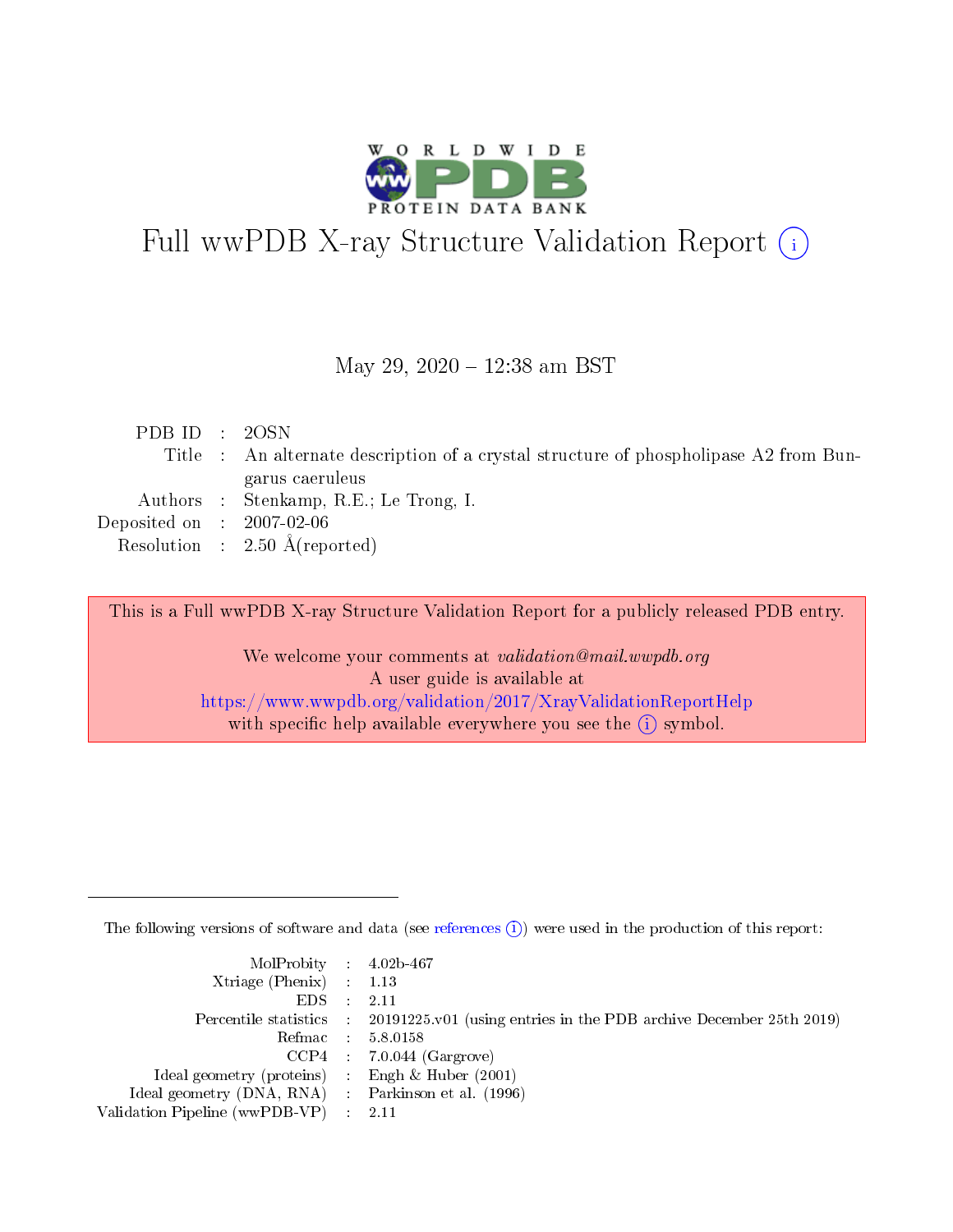# 1 [O](https://www.wwpdb.org/validation/2017/XrayValidationReportHelp#overall_quality)verall quality at a glance  $(i)$

The following experimental techniques were used to determine the structure: X-RAY DIFFRACTION

The reported resolution of this entry is 2.50 Å.

Percentile scores (ranging between 0-100) for global validation metrics of the entry are shown in the following graphic. The table shows the number of entries on which the scores are based.



| Metric                | Whole archive        | Similar resolution                                        |
|-----------------------|----------------------|-----------------------------------------------------------|
|                       | $(\#\text{Entries})$ | $(\#\text{Entries}, \text{resolution range}(\text{\AA}))$ |
| Clashscore            | 141614               | $5346$ $(2.50-2.50)$                                      |
| Ramachandran outliers | 138981               | $5231(2.50-2.50)$                                         |
| Sidechain outliers    | 138945               | $5233(2.50-2.50)$                                         |
| RSRZ outliers         | 127900               | $4559(2.50-2.50)$                                         |

The table below summarises the geometric issues observed across the polymeric chains and their fit to the electron density. The red, orange, yellow and green segments on the lower bar indicate the fraction of residues that contain outliers for  $\geq=3$ , 2, 1 and 0 types of geometric quality criteria respectively. A grey segment represents the fraction of residues that are not modelled. The numeric value for each fraction is indicated below the corresponding segment, with a dot representing fractions  $\epsilon = 5\%$  The upper red bar (where present) indicates the fraction of residues that have poor fit to the electron density. The numeric value is given above the bar.

| ${\bf Chain}$ | Length | Quality of chain |     |  |
|---------------|--------|------------------|-----|--|
|               |        |                  |     |  |
|               | ' 1 റ  | 85%              | 14% |  |

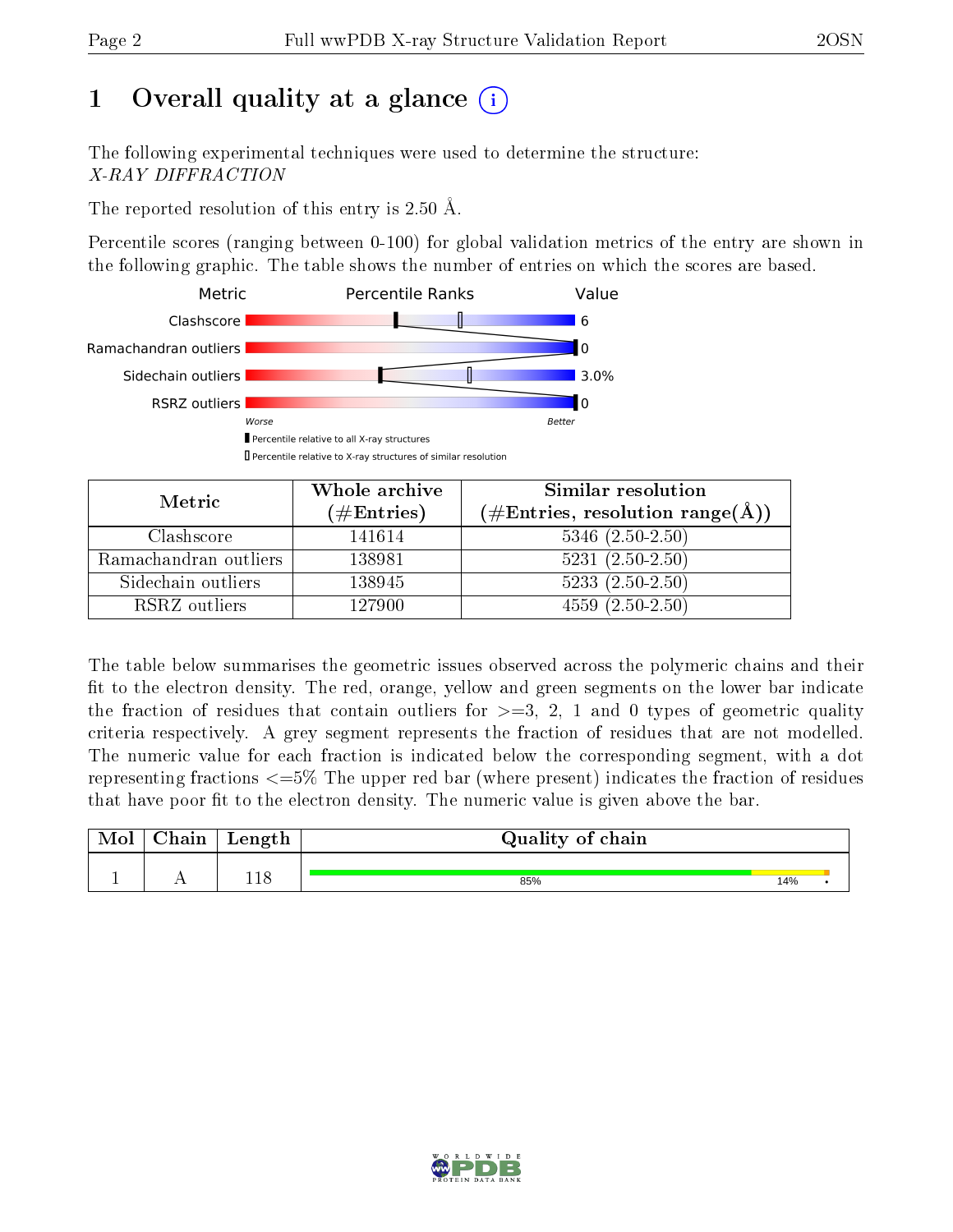# 2 Entry composition (i)

There are 3 unique types of molecules in this entry. The entry contains 932 atoms, of which 0 are hydrogens and 0 are deuteriums.

In the tables below, the ZeroOcc column contains the number of atoms modelled with zero occupancy, the AltConf column contains the number of residues with at least one atom in alternate conformation and the Trace column contains the number of residues modelled with at most 2 atoms.

Molecule 1 is a protein called Phospholipase A2 isoform 3.

| Mol | Chain   $Residues$ | $\rm{Atoms}$          |  |             | $\text{ZeroOcc} \mid \text{AltConf} \mid \text{Trace}$ |  |  |  |
|-----|--------------------|-----------------------|--|-------------|--------------------------------------------------------|--|--|--|
|     | 118                | $\text{Total}$<br>897 |  | 548 157 176 |                                                        |  |  |  |

Molecule 2 is CHLORIDE ION (three-letter code: CL) (formula: Cl).

|  | $Mol$   Chain   Residues | Atoms    | $^\top$ ZeroOcc   AltConf |  |
|--|--------------------------|----------|---------------------------|--|
|  |                          | Total Cl |                           |  |

• Molecule 3 is water.

|  | $Mol$   Chain   Residues | Atoms                    | $ZeroOcc \mid AltConf \mid$ |
|--|--------------------------|--------------------------|-----------------------------|
|  |                          | $\rm Total$<br>ว ว<br>າາ |                             |

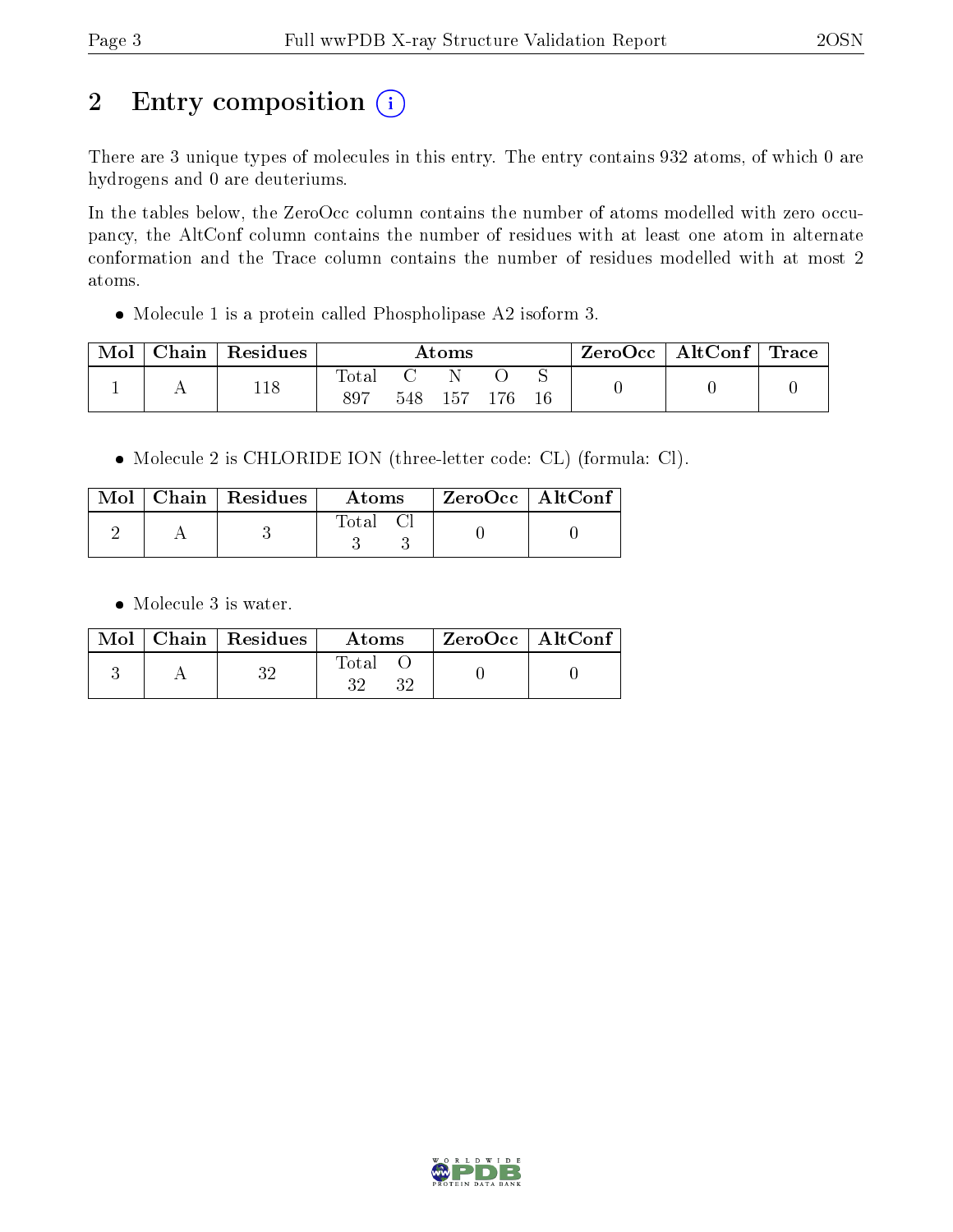# 3 Residue-property plots  $(i)$

These plots are drawn for all protein, RNA and DNA chains in the entry. The first graphic for a chain summarises the proportions of the various outlier classes displayed in the second graphic. The second graphic shows the sequence view annotated by issues in geometry and electron density. Residues are color-coded according to the number of geometric quality criteria for which they contain at least one outlier: green  $= 0$ , yellow  $= 1$ , orange  $= 2$  and red  $= 3$  or more. A red dot above a residue indicates a poor fit to the electron density (RSRZ  $> 2$ ). Stretches of 2 or more consecutive residues without any outlier are shown as a green connector. Residues present in the sample, but not in the model, are shown in grey.

• Molecule 1: Phospholipase A2 isoform 3



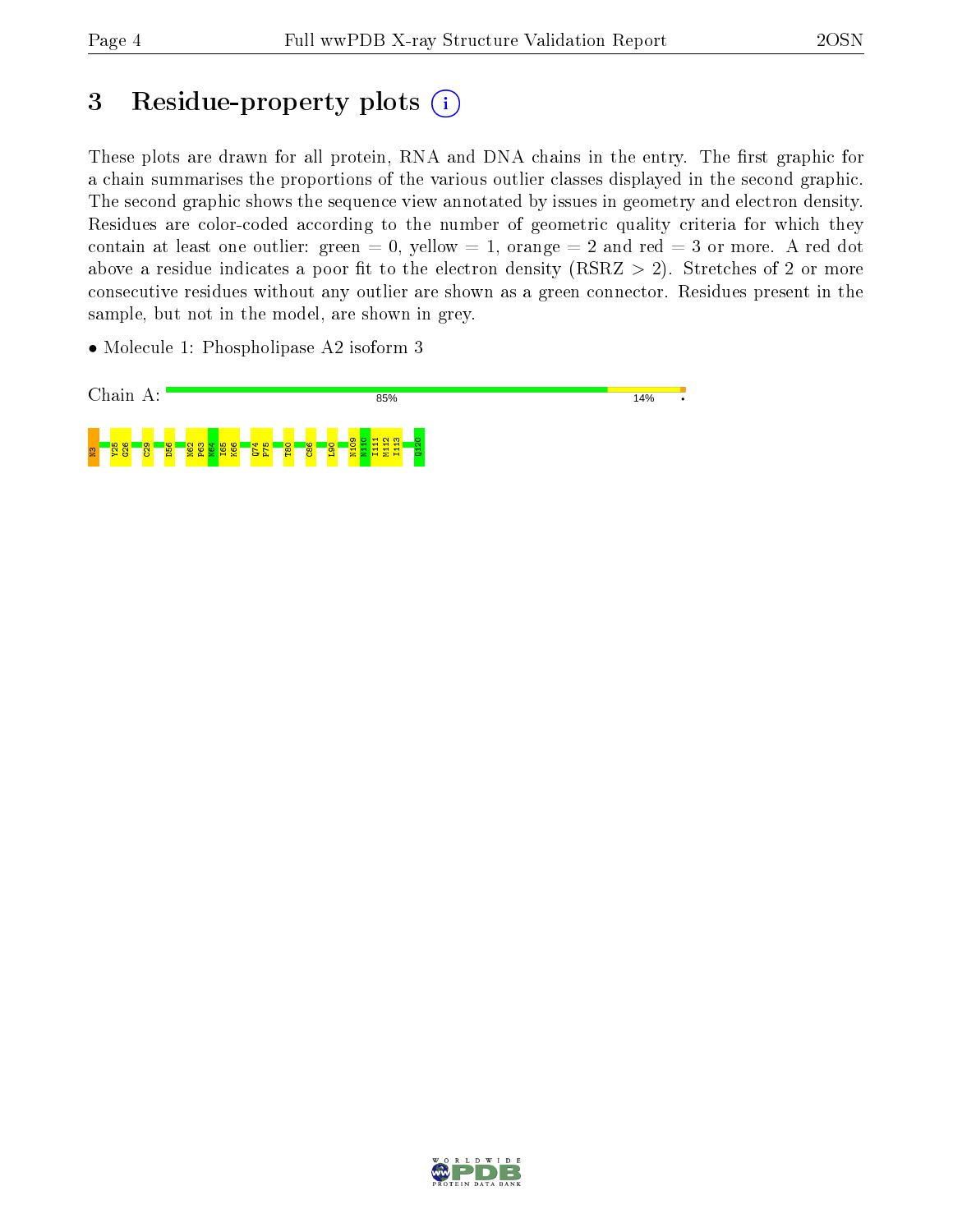# 4 Data and refinement statistics  $\bigcirc$

| Property                                                         | Value                                                                          | Source     |
|------------------------------------------------------------------|--------------------------------------------------------------------------------|------------|
| Space group                                                      | $R_32$                                                                         | Depositor  |
| Cell constants                                                   | $57.10\text{\AA}$<br>$57.10\text{\AA}$<br>$57.10\text{\AA}$                    |            |
| a, b, c, $\alpha$ , $\beta$ , $\gamma$                           | $89.75^\circ$<br>$89.75^{\circ}$ $89.75^{\circ}$                               | Depositor  |
| Resolution $(A)$                                                 | $30.00 - 2.50$                                                                 | Depositor  |
|                                                                  | $19.03 - 2.50$                                                                 | <b>EDS</b> |
| % Data completeness                                              | $99.6$ $(30.00-2.50)$                                                          | Depositor  |
| (in resolution range)                                            | $99.7(19.03-2.50)$                                                             | <b>EDS</b> |
| $R_{merge}$                                                      | (Not available)                                                                | Depositor  |
| $\mathrm{R}_{sym}$                                               | (Not available)                                                                | Depositor  |
| $\langle I/\sigma(I)\rangle$                                     |                                                                                | Xtriage    |
| Refinement program                                               | <b>REFMAC 5.2.0019</b>                                                         | Depositor  |
| $R, R_{free}$                                                    | 0.213<br>0.288<br>$\ddot{\phantom{a}}$                                         | Depositor  |
|                                                                  | (Not available)<br>0.216<br>$\mathcal{L}$                                      | DCC        |
| $R_{free}$ test set                                              | No test flags present.                                                         | wwPDB-VP   |
| Wilson B-factor $(A^2)$                                          | (Not available)                                                                | Xtriage    |
| Anisotropy                                                       | (Not available)                                                                | Xtriage    |
| Bulk solvent $k_{sol}(\text{e}/\text{A}^3), B_{sol}(\text{A}^2)$ | 0.44, 52.7                                                                     | <b>EDS</b> |
| $\overline{L-t}$ est for twinning <sup>1</sup>                   | $\langle  L  \rangle = (Not available), \langle L^2 \rangle = (Not available)$ | Xtriage    |
| Estimated twinning fraction                                      | No twinning to report.                                                         | Xtriage    |
| $F_o, F_c$ correlation                                           | 0.91                                                                           | <b>EDS</b> |
| Total number of atoms                                            | 932                                                                            | wwPDB-VP   |
| Average B, all atoms $(A^2)$                                     | 18.0                                                                           | wwPDB-VP   |

Xtriage's analysis on translational NCS is as follows: (Not available)

<span id="page-4-0"></span><sup>&</sup>lt;sup>1</sup>Theoretical values of  $\langle |L| \rangle$ ,  $\langle L^2 \rangle$  for acentric reflections are 0.5, 0.333 respectively for untwinned datasets, and 0.375, 0.2 for perfectly twinned datasets.

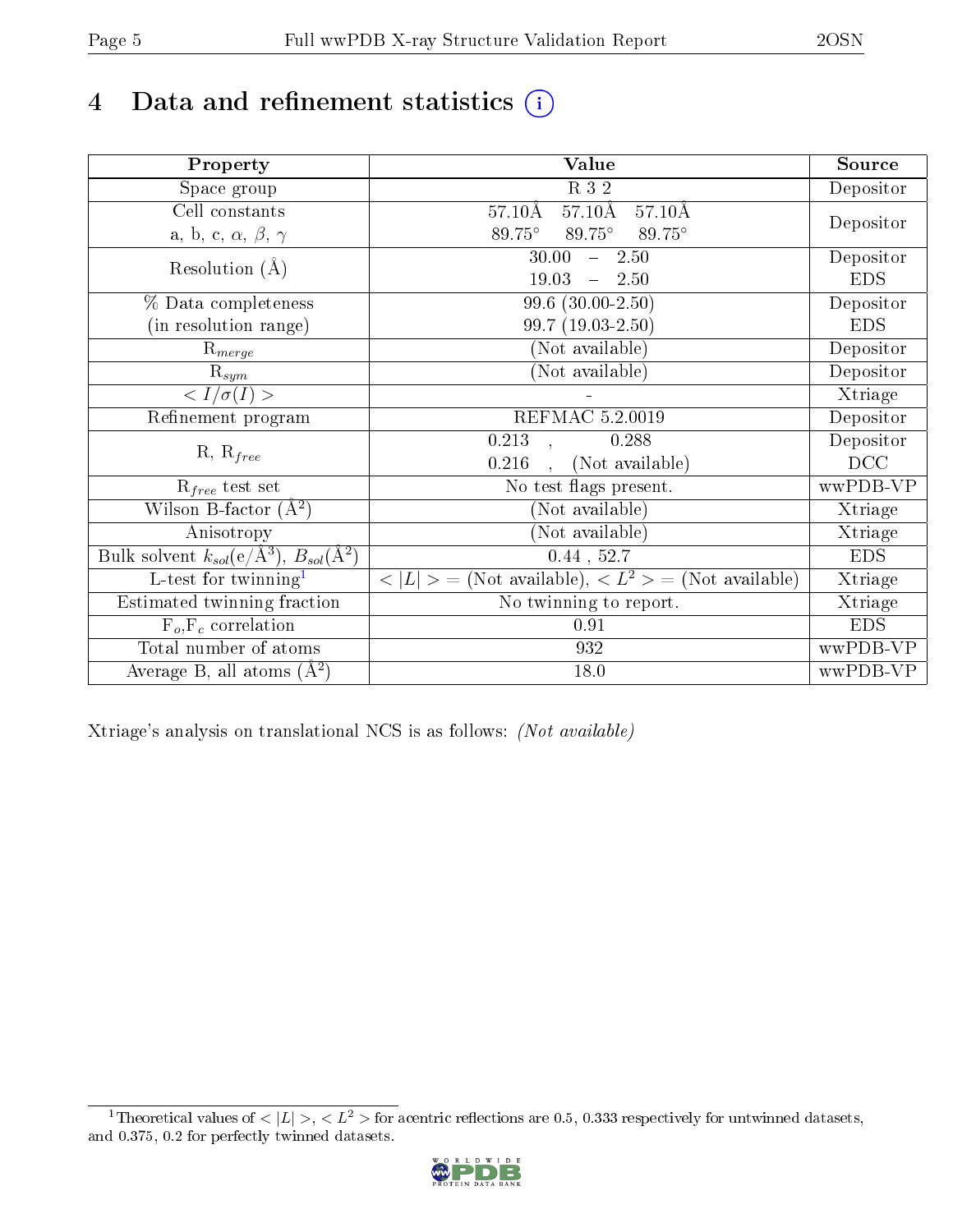# 5 Model quality  $(i)$

## 5.1 Standard geometry  $\overline{()}$

Bond lengths and bond angles in the following residue types are not validated in this section: CL

The Z score for a bond length (or angle) is the number of standard deviations the observed value is removed from the expected value. A bond length (or angle) with  $|Z| > 5$  is considered an outlier worth inspection. RMSZ is the root-mean-square of all Z scores of the bond lengths (or angles).

| $Mol$   Chain |      | Bond lengths                    | Bond angles |        |  |
|---------------|------|---------------------------------|-------------|--------|--|
|               |      | RMSZ $ #Z  > 5$ RMSZ $ #Z  > 5$ |             |        |  |
|               | 0.43 | 0/916                           | 0.58        | 0/1245 |  |

There are no bond length outliers.

There are no bond angle outliers.

There are no chirality outliers.

There are no planarity outliers.

### 5.2 Too-close contacts  $(i)$

In the following table, the Non-H and H(model) columns list the number of non-hydrogen atoms and hydrogen atoms in the chain respectively. The H(added) column lists the number of hydrogen atoms added and optimized by MolProbity. The Clashes column lists the number of clashes within the asymmetric unit, whereas Symm-Clashes lists symmetry related clashes.

| Mol |  |  | Chain   Non-H   H(model)   H(added)   Clashes   Symm-Clashes |
|-----|--|--|--------------------------------------------------------------|
|     |  |  |                                                              |
|     |  |  |                                                              |
|     |  |  |                                                              |
|     |  |  |                                                              |

The all-atom clashscore is defined as the number of clashes found per 1000 atoms (including hydrogen atoms). The all-atom clashscore for this structure is 6.

All (11) close contacts within the same asymmetric unit are listed below, sorted by their clash magnitude.

| Atom-1         | Atom-2             | <b>Interatomic</b><br>distance (A) | 7lash<br>overlap (A) |
|----------------|--------------------|------------------------------------|----------------------|
| 1 A 66 LYS HG3 | $1: A: 86: CYS-SG$ | 2.37                               | 1.65                 |

Continued on next page...

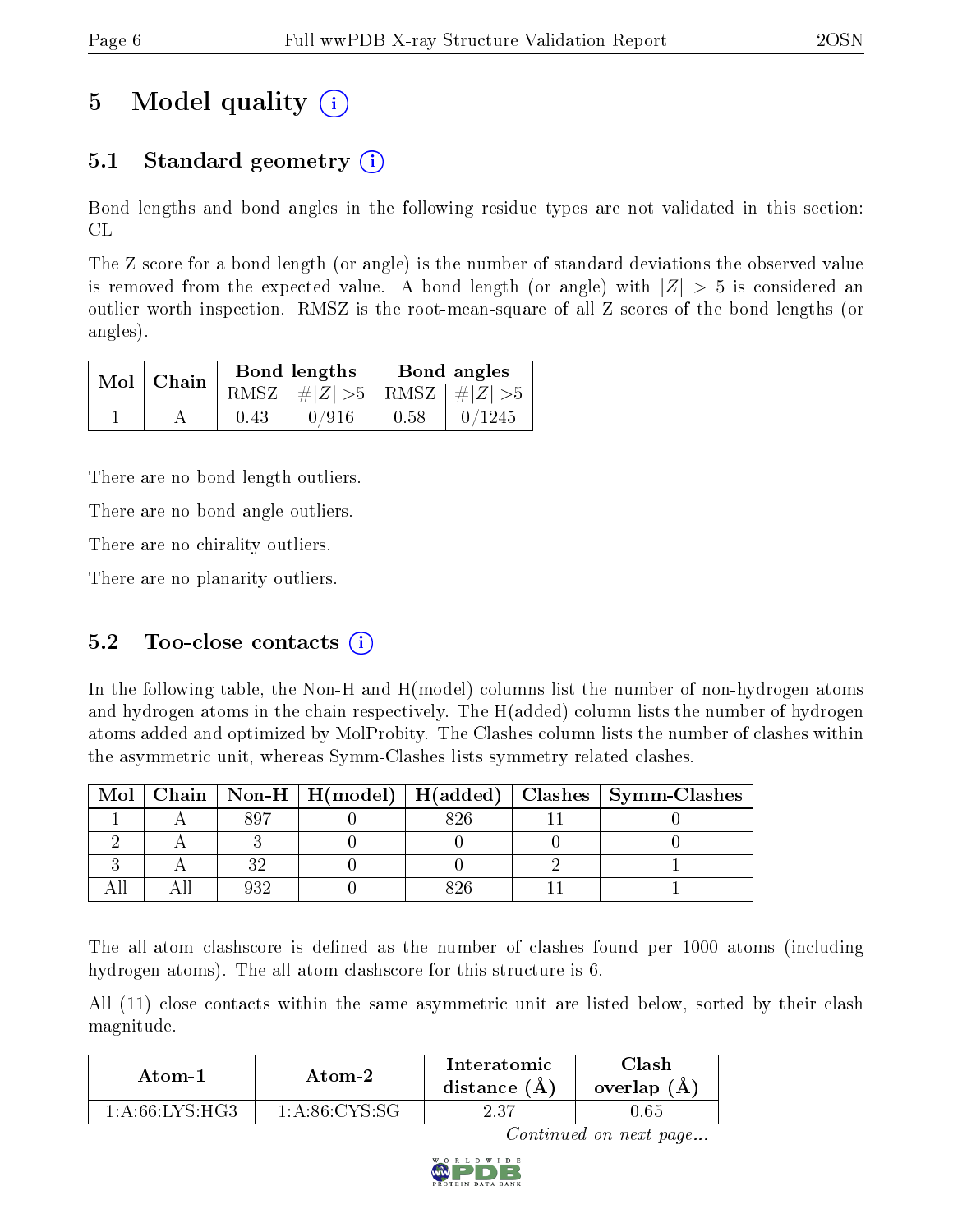| Atom-1               | Atom-2              | Interatomic    | Clash         |  |
|----------------------|---------------------|----------------|---------------|--|
|                      |                     | distance $(A)$ | overlap $(A)$ |  |
| 1: A:26: GLY: HA2    | 1: A:113: ILE: HD11 | 1.85           | 0.58          |  |
| 1:A:63:PRO:HA        | 1:A:90:LEU:HD21     | 1.84           | 0.58          |  |
| 1: A: 111: ILE: HG22 | 1: A:112: MET:HG3   | 1.86           | 0.57          |  |
| 1: A:3: ASN:N        | 3:A:122:HOH:O       | 2.45           | 0.50          |  |
| 1:A:62:ASN:O         | 1: A:66: LYS:HB2    | 2.14           | 0.47          |  |
| 1: A:62: ASN:HB3     | 1: A:65: ILE: HG12  | 1.99           | 0.45          |  |
| 1: A:66: LYS:HB3     | 1: A:90: LEU: HD23  | 1.99           | 0.45          |  |
| 1: A:25: TYR:O       | 1:A:29:CYS:HB2      | 2.18           | 0.44          |  |
| 1: A:80:THR:HG23     | 3:A:129:HOH:O       | 2.18           | 0.43          |  |
| 1:A:74:GLN:HA        | 1: A:75:PRO:HA      | 1.95           | 0.40          |  |

Continued from previous page...

All (1) symmetry-related close contacts are listed below. The label for Atom-2 includes the symmetry operator and encoded unit-cell translations to be applied.

| Atom-1 | Atom-2                                       |          | $\cap$ lash<br>overlap $(A)$ |  |
|--------|----------------------------------------------|----------|------------------------------|--|
|        | $3:A:134:HOH:O$   $3:A:142:HOH:O[5]$<br>7661 | $2.06\,$ |                              |  |

### 5.3 Torsion angles (i)

#### 5.3.1 Protein backbone  $(i)$

In the following table, the Percentiles column shows the percent Ramachandran outliers of the chain as a percentile score with respect to all X-ray entries followed by that with respect to entries of similar resolution.

The Analysed column shows the number of residues for which the backbone conformation was analysed, and the total number of residues.

| $\mid$ Mol $\mid$ Chain $\mid$ | Analysed                                |  | Favoured   Allowed   Outliers   Percentiles |  |                                                                                    |
|--------------------------------|-----------------------------------------|--|---------------------------------------------|--|------------------------------------------------------------------------------------|
|                                | $116/118$ (98\%)   111 (96\%)   5 (4\%) |  |                                             |  | $\begin{array}{ c c c c c }\n\hline\n\multicolumn{1}{ c }{100} & 100\n\end{array}$ |

There are no Ramachandran outliers to report.

#### 5.3.2 Protein sidechains  $(i)$

In the following table, the Percentiles column shows the percent sidechain outliers of the chain as a percentile score with respect to all X-ray entries followed by that with respect to entries of similar resolution.

The Analysed column shows the number of residues for which the sidechain conformation was

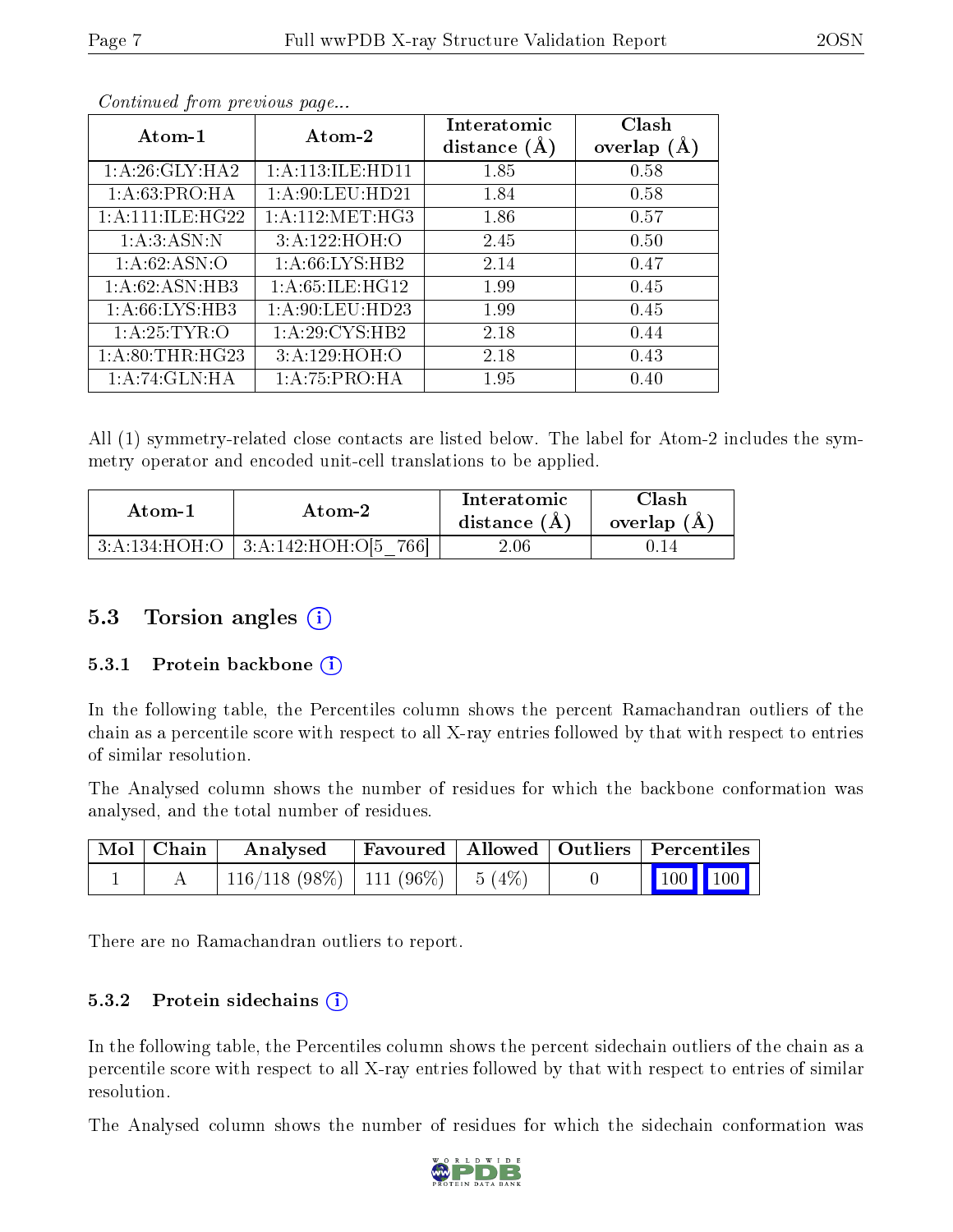analysed, and the total number of residues.

| Mol   Chain | Analysed                    | $\mid$ Rotameric $\mid$ Outliers $\mid$ Percentiles |          |                                        |  |  |
|-------------|-----------------------------|-----------------------------------------------------|----------|----------------------------------------|--|--|
|             | $100/100(100\%)$   97 (97%) |                                                     | $3(3\%)$ | 68<br>$\blacksquare$ 41 $\blacksquare$ |  |  |

All (3) residues with a non-rotameric sidechain are listed below:

| Mol | Chain | Res | Type |
|-----|-------|-----|------|
|     |       |     |      |
|     |       | 56  |      |
|     |       | -09 |      |

Some sidechains can be flipped to improve hydrogen bonding and reduce clashes. There are no such sidechains identified.

#### 5.3.3 RNA [O](https://www.wwpdb.org/validation/2017/XrayValidationReportHelp#rna)i

There are no RNA molecules in this entry.

#### 5.4 Non-standard residues in protein, DNA, RNA chains (i)

There are no non-standard protein/DNA/RNA residues in this entry.

#### 5.5 Carbohydrates  $(i)$

There are no carbohydrates in this entry.

#### 5.6 Ligand geometry (i)

Of 3 ligands modelled in this entry, 3 are monoatomic - leaving 0 for Mogul analysis.

There are no bond length outliers.

There are no bond angle outliers.

There are no chirality outliers.

There are no torsion outliers.

There are no ring outliers.

No monomer is involved in short contacts.

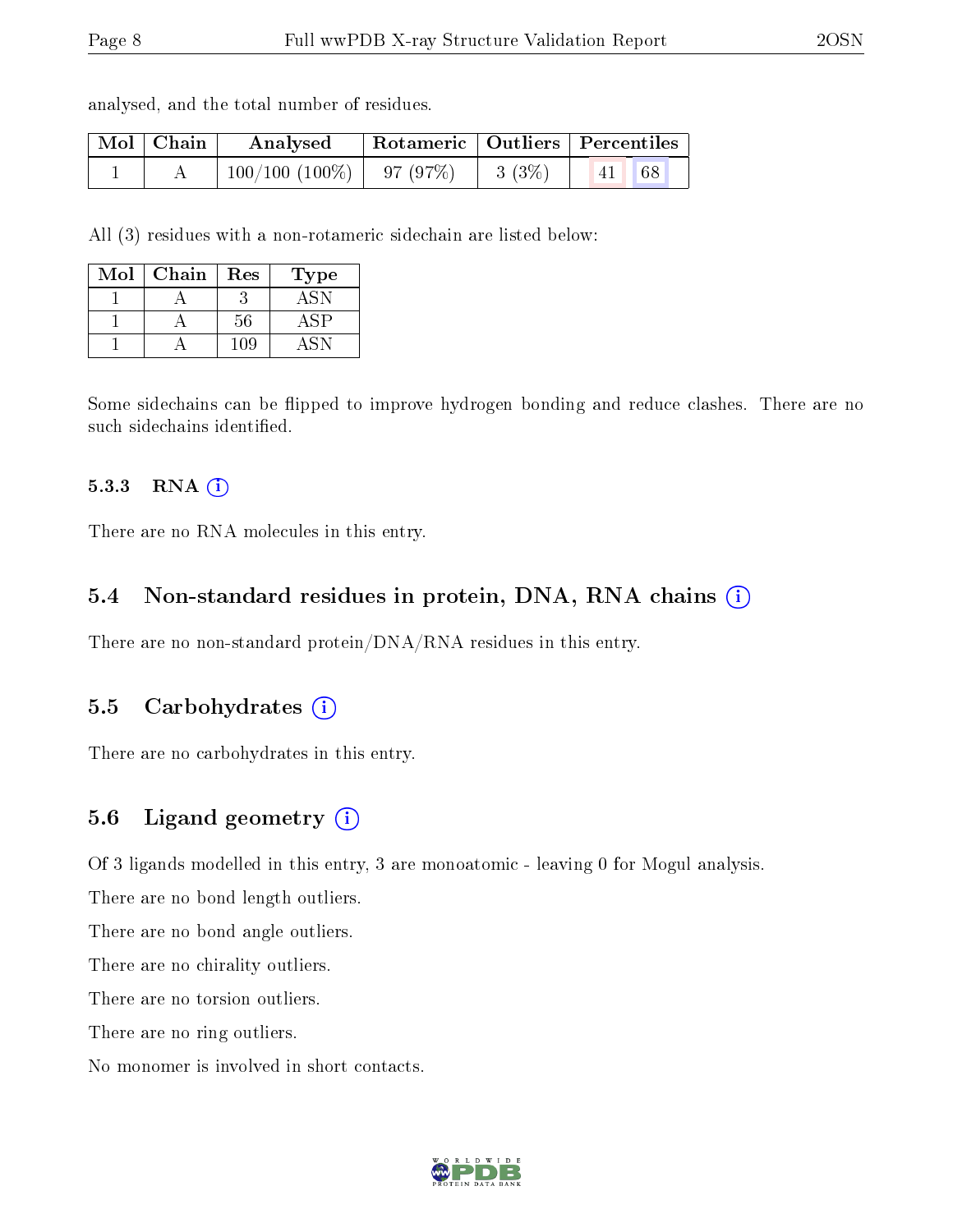## 5.7 [O](https://www.wwpdb.org/validation/2017/XrayValidationReportHelp#nonstandard_residues_and_ligands)ther polymers (i)

There are no such residues in this entry.

## 5.8 Polymer linkage issues (i)

There are no chain breaks in this entry.